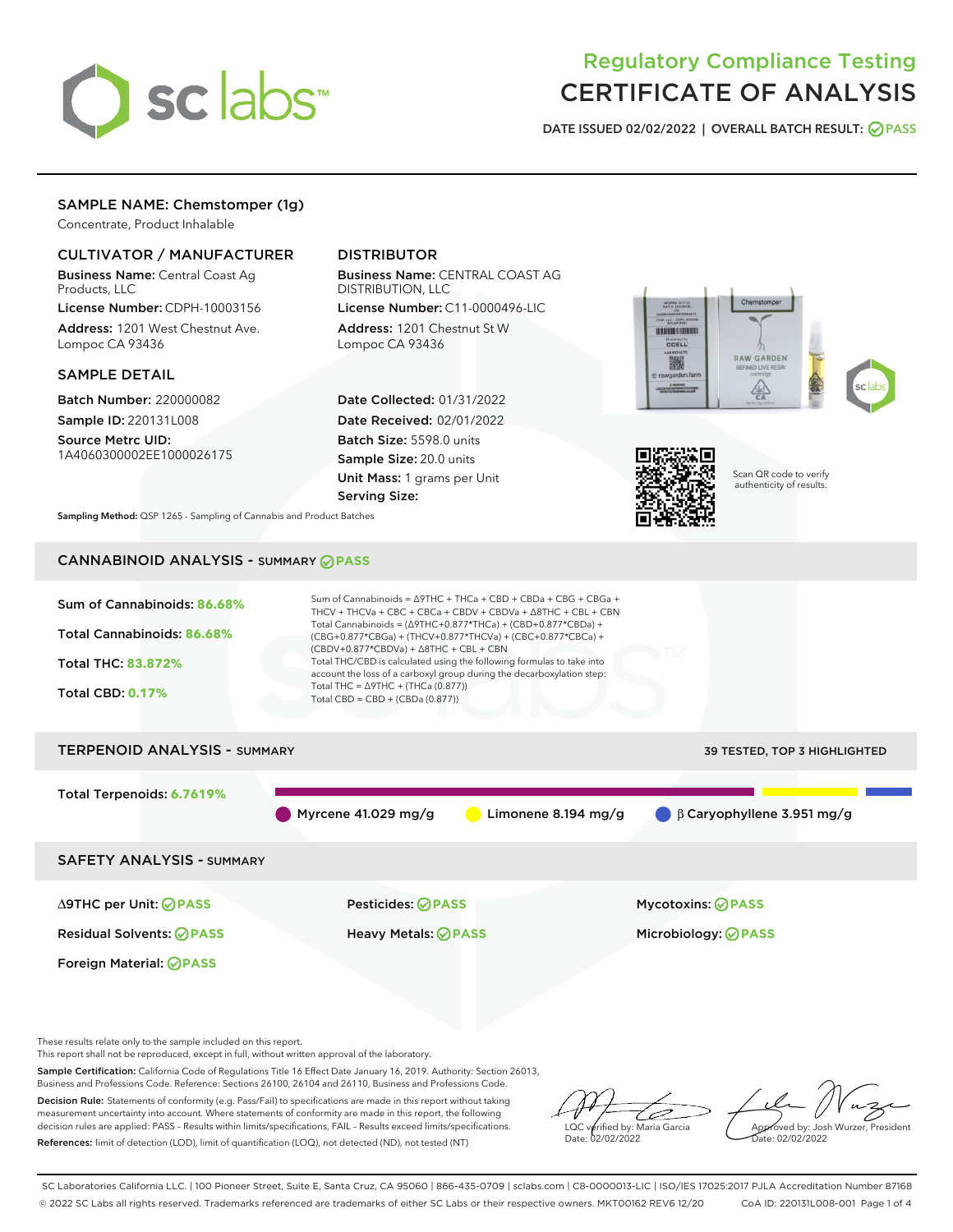



CHEMSTOMPER (1G) | DATE ISSUED 02/02/2022 | OVERALL BATCH RESULT: ○ PASS

### CANNABINOID TEST RESULTS - 02/01/2022 2 PASS

Tested by high-performance liquid chromatography with diode-array detection (HPLC-DAD). **Method:** QSP 1157 - Analysis of Cannabinoids by HPLC-DAD

#### TOTAL CANNABINOIDS: **86.68%**

Total Cannabinoids (Total THC) + (Total CBD) + (Total CBG) + (Total THCV) + (Total CBC) + (Total CBDV) + ∆8THC + CBL + CBN

TOTAL THC: **83.872%** Total THC (∆9THC+0.877\*THCa)

TOTAL CBD: **0.17%**

Total CBD (CBD+0.877\*CBDa)

TOTAL CBG: 1.798% Total CBG (CBG+0.877\*CBGa)

TOTAL THCV: 0.46% Total THCV (THCV+0.877\*THCVa)

TOTAL CBC: ND Total CBC (CBC+0.877\*CBCa)

TOTAL CBDV: ND Total CBDV (CBDV+0.877\*CBDVa)

| <b>COMPOUND</b>  | LOD/LOQ<br>(mg/g)          | <b>MEASUREMENT</b><br><b>UNCERTAINTY</b><br>(mg/g) | <b>RESULT</b><br>(mg/g) | <b>RESULT</b><br>(%) |
|------------------|----------------------------|----------------------------------------------------|-------------------------|----------------------|
| <b>A9THC</b>     | 0.06 / 0.26                | ±28.852                                            | 838.72                  | 83.872               |
| <b>CBG</b>       | 0.06 / 0.19                | ±0.708                                             | 17.98                   | 1.798                |
| <b>THCV</b>      | 0.1 / 0.2                  | ±0.23                                              | 4.6                     | 0.46                 |
| <b>CBN</b>       | 0.1/0.3                    | $\pm 0.25$                                         | 3.8                     | 0.38                 |
| <b>CBD</b>       | 0.07/0.29                  | ±0.079                                             | 1.70                    | 0.170                |
| $\triangle$ 8THC | 0.1 / 0.4                  | N/A                                                | <b>ND</b>               | <b>ND</b>            |
| THCa             | 0.05/0.14                  | N/A                                                | <b>ND</b>               | <b>ND</b>            |
| <b>THCVa</b>     | 0.07/0.20                  | N/A                                                | <b>ND</b>               | <b>ND</b>            |
| <b>CBDa</b>      | 0.02/0.19                  | N/A                                                | <b>ND</b>               | <b>ND</b>            |
| <b>CBDV</b>      | 0.04 / 0.15                | N/A                                                | <b>ND</b>               | <b>ND</b>            |
| <b>CBDVa</b>     | 0.03/0.53                  | N/A                                                | <b>ND</b>               | <b>ND</b>            |
| <b>CBGa</b>      | 0.1 / 0.2                  | N/A                                                | <b>ND</b>               | <b>ND</b>            |
| <b>CBL</b>       | 0.06 / 0.24                | N/A                                                | <b>ND</b>               | <b>ND</b>            |
| <b>CBC</b>       | 0.2 / 0.5                  | N/A                                                | <b>ND</b>               | <b>ND</b>            |
| <b>CBCa</b>      | 0.07/0.28                  | N/A                                                | <b>ND</b>               | <b>ND</b>            |
|                  | <b>SUM OF CANNABINOIDS</b> |                                                    | 866.8 mg/g              | 86.68%               |

#### **UNIT MASS: 1 grams per Unit**

| ∆9THC per Unit                        | 1100 per-package limit | 838.72 mg/unit | <b>PASS</b> |
|---------------------------------------|------------------------|----------------|-------------|
| <b>Total THC per Unit</b>             |                        | 838.72 mg/unit |             |
| <b>CBD per Unit</b>                   |                        | $1.70$ mg/unit |             |
| <b>Total CBD per Unit</b>             |                        | $1.70$ mg/unit |             |
| Sum of Cannabinoids<br>per Unit       |                        | 866.8 mg/unit  |             |
| <b>Total Cannabinoids</b><br>per Unit |                        | 866.8 mg/unit  |             |

# TERPENOID TEST RESULTS - 02/01/2022

Terpene analysis utilizing gas chromatography-flame ionization detection (GC-FID). **Method:** QSP 1192 - Analysis of Terpenoids by GC-FID

| <b>COMPOUND</b>           | LOD/LOQ<br>(mg/g) | <b>MEASUREMENT</b><br><b>UNCERTAINTY</b><br>(mg/g) | <b>RESULT</b><br>(mg/g) | <b>RESULT</b><br>(%) |
|---------------------------|-------------------|----------------------------------------------------|-------------------------|----------------------|
| <b>Myrcene</b>            | 0.008 / 0.025     | ±0.5293                                            | 41.029                  | 4.1029               |
| Limonene                  | 0.005 / 0.016     | ±0.1172                                            | 8.194                   | 0.8194               |
| $\beta$ Caryophyllene     | 0.004 / 0.012     | ±0.1407                                            | 3.951                   | 0.3951               |
| $\alpha$ Pinene           | 0.005 / 0.017     | ±0.0338                                            | 3.933                   | 0.3933               |
| $\beta$ Pinene            | 0.004 / 0.014     | ±0.0352                                            | 3.059                   | 0.3059               |
| Terpinolene               | 0.008 / 0.026     | ±0.0326                                            | 1.588                   | 0.1588               |
| Ocimene                   | 0.011 / 0.038     | ±0.0441                                            | 1.374                   | 0.1374               |
| Linalool                  | 0.009 / 0.032     | ±0.0416                                            | 1.094                   | 0.1094               |
| $\alpha$ Humulene         | 0.009/0.029       | ±0.0286                                            | 0.892                   | 0.0892               |
| Fenchol                   | 0.010 / 0.034     | ±0.0187                                            | 0.484                   | 0.0484               |
| Terpineol                 | 0.016 / 0.055     | ±0.0231                                            | 0.377                   | 0.0377               |
| trans- $\beta$ -Farnesene | 0.008 / 0.025     | ±0.0119                                            | 0.336                   | 0.0336               |
| Camphene                  | 0.005 / 0.015     | ±0.0027                                            | 0.231                   | 0.0231               |
| Valencene                 | 0.009 / 0.030     | ±0.0150                                            | 0.217                   | 0.0217               |
| Guaiol                    | 0.009 / 0.030     | ±0.0094                                            | 0.199                   | 0.0199               |
| $\alpha$ Bisabolol        | 0.008 / 0.026     | ±0.0074                                            | 0.138                   | 0.0138               |
| <b>Borneol</b>            | 0.005 / 0.016     | ±0.0049                                            | 0.116                   | 0.0116               |
| Fenchone                  | 0.009 / 0.028     | ±0.0028                                            | 0.097                   | 0.0097               |
| $\alpha$ Terpinene        | 0.005 / 0.017     | ±0.0012                                            | 0.079                   | 0.0079               |
| $\gamma$ Terpinene        | 0.006 / 0.018     | ±0.0013                                            | 0.077                   | 0.0077               |
| Caryophyllene<br>Oxide    | 0.010 / 0.033     | ±0.0027                                            | 0.058                   | 0.0058               |
| $\alpha$ Phellandrene     | 0.006 / 0.020     | ±0.0008                                            | 0.056                   | 0.0056               |
| 3 Carene                  | 0.005 / 0.018     | ±0.0006                                            | 0.040                   | 0.0040               |
| Sabinene                  | 0.004 / 0.014     | N/A                                                | <b>ND</b>               | <b>ND</b>            |
| p-Cymene                  | 0.005 / 0.016     | N/A                                                | ND                      | ND                   |
| Eucalyptol                | 0.006 / 0.018     | N/A                                                | ND                      | ND                   |
| Sabinene Hydrate          | 0.006 / 0.022     | N/A                                                | <b>ND</b>               | ND                   |
| (-)-Isopulegol            | 0.005 / 0.016     | N/A                                                | ND                      | ND                   |
| Camphor                   | 0.006 / 0.019     | N/A                                                | ND                      | ND                   |
| Isoborneol                | 0.004 / 0.012     | N/A                                                | <b>ND</b>               | <b>ND</b>            |
| Menthol                   | 0.008 / 0.025     | N/A                                                | ND                      | ND                   |
| Nerol                     | 0.003 / 0.011     | N/A                                                | ND                      | ND                   |
| Citronellol               | 0.003 / 0.010     | N/A                                                | ND                      | ND                   |
| R-(+)-Pulegone            | 0.003 / 0.011     | N/A                                                | ND                      | ND                   |
| Geraniol                  | 0.002 / 0.007     | N/A                                                | ND                      | ND                   |
| <b>Geranyl Acetate</b>    | 0.004 / 0.014     | N/A                                                | ND                      | ND                   |
| $\alpha$ Cedrene          | 0.005 / 0.016     | N/A                                                | ND                      | ND                   |
| Nerolidol                 | 0.009 / 0.028     | N/A                                                | ND                      | ND                   |
| Cedrol                    | 0.008 / 0.027     | N/A                                                | ND                      | ND                   |
| <b>TOTAL TERPENOIDS</b>   |                   |                                                    | 67.619 mg/g             | 6.7619%              |

SC Laboratories California LLC. | 100 Pioneer Street, Suite E, Santa Cruz, CA 95060 | 866-435-0709 | sclabs.com | C8-0000013-LIC | ISO/IES 17025:2017 PJLA Accreditation Number 87168 © 2022 SC Labs all rights reserved. Trademarks referenced are trademarks of either SC Labs or their respective owners. MKT00162 REV6 12/20 CoA ID: 220131L008-001 Page 2 of 4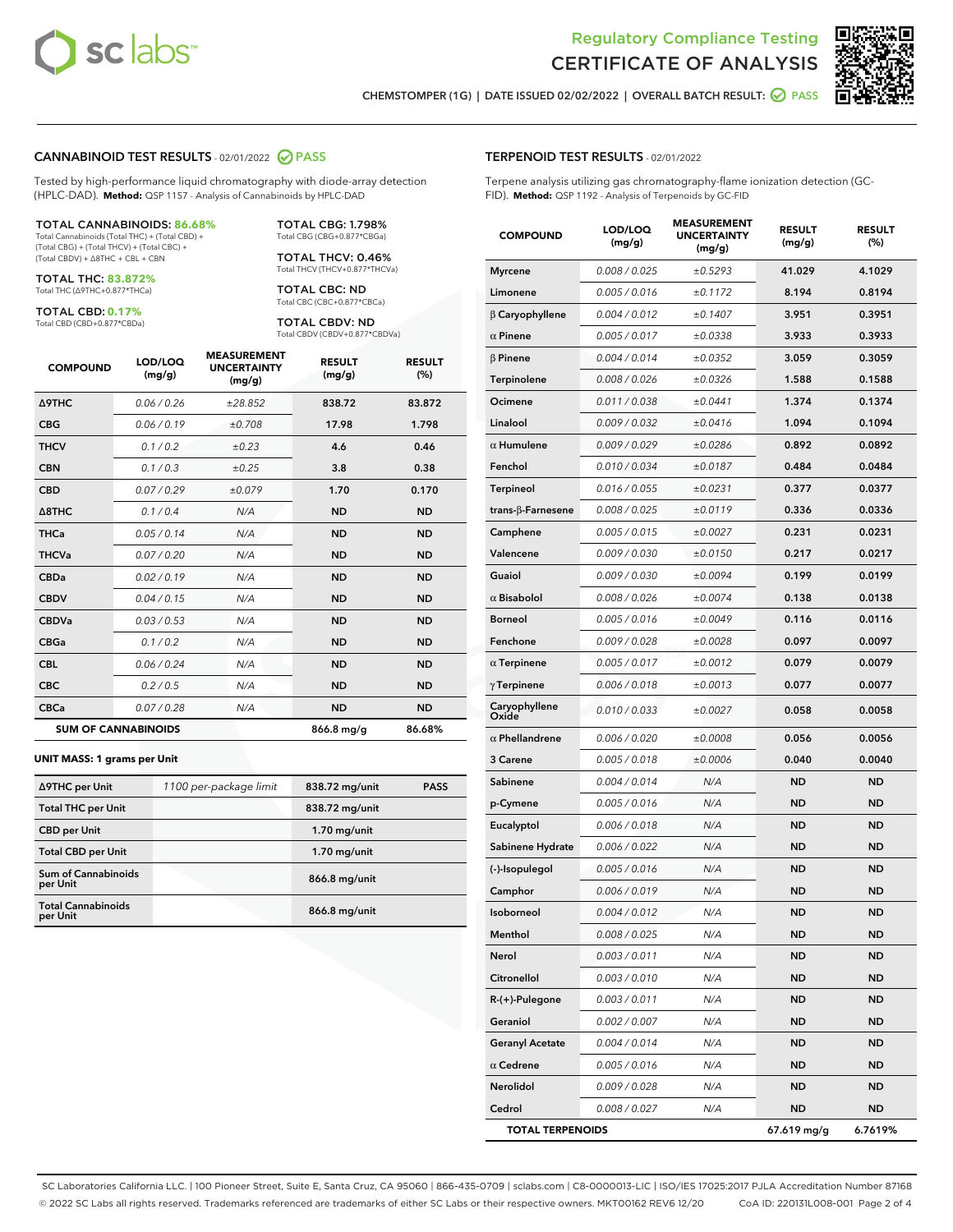



CHEMSTOMPER (1G) | DATE ISSUED 02/02/2022 | OVERALL BATCH RESULT: ● PASS

# CATEGORY 1 PESTICIDE TEST RESULTS - 02/01/2022 2 PASS

Pesticide and plant growth regulator analysis utilizing high-performance liquid chromatography-mass spectrometry (HPLC-MS) or gas chromatography-mass spectrometry (GC-MS). \*GC-MS utilized where indicated. **Method:** QSP 1212 - Analysis of Pesticides and Mycotoxins by LC-MS or QSP 1213 - Analysis of Pesticides by GC-MS

| <b>COMPOUND</b>             | LOD/LOQ<br>$(\mu g/g)$ | <b>ACTION</b><br><b>LIMIT</b><br>$(\mu g/g)$ | <b>MEASUREMENT</b><br><b>UNCERTAINTY</b><br>$(\mu g/g)$ | <b>RESULT</b><br>$(\mu g/g)$ | <b>RESULT</b> |
|-----------------------------|------------------------|----------------------------------------------|---------------------------------------------------------|------------------------------|---------------|
| Aldicarb                    | 0.03 / 0.08            | $\geq$ LOD                                   | N/A                                                     | <b>ND</b>                    | <b>PASS</b>   |
| Carbofuran                  | 0.02/0.05              | $>$ LOD                                      | N/A                                                     | <b>ND</b>                    | <b>PASS</b>   |
| Chlordane*                  | 0.03 / 0.08            | $\ge$ LOD                                    | N/A                                                     | <b>ND</b>                    | <b>PASS</b>   |
| Chlorfenapyr*               | 0.03/0.10              | $>$ LOD                                      | N/A                                                     | <b>ND</b>                    | <b>PASS</b>   |
| Chlorpyrifos                | 0.02 / 0.06            | $\ge$ LOD                                    | N/A                                                     | <b>ND</b>                    | <b>PASS</b>   |
| Coumaphos                   | 0.02 / 0.07            | $\ge$ LOD                                    | N/A                                                     | <b>ND</b>                    | <b>PASS</b>   |
| Daminozide                  | 0.02 / 0.07            | $\ge$ LOD                                    | N/A                                                     | <b>ND</b>                    | <b>PASS</b>   |
| <b>DDVP</b><br>(Dichlorvos) | 0.03/0.09              | $\ge$ LOD                                    | N/A                                                     | <b>ND</b>                    | <b>PASS</b>   |
| Dimethoate                  | 0.03/0.08              | $>$ LOD                                      | N/A                                                     | <b>ND</b>                    | <b>PASS</b>   |
| Ethoprop(hos)               | 0.03/0.10              | $\ge$ LOD                                    | N/A                                                     | <b>ND</b>                    | <b>PASS</b>   |
| Etofenprox                  | 0.02 / 0.06            | $\ge$ LOD                                    | N/A                                                     | <b>ND</b>                    | <b>PASS</b>   |
| Fenoxycarb                  | 0.03 / 0.08            | $\ge$ LOD                                    | N/A                                                     | <b>ND</b>                    | <b>PASS</b>   |
| Fipronil                    | 0.03/0.08              | $>$ LOD                                      | N/A                                                     | <b>ND</b>                    | <b>PASS</b>   |
| Imazalil                    | 0.02 / 0.06            | $\ge$ LOD                                    | N/A                                                     | <b>ND</b>                    | <b>PASS</b>   |
| <b>Methiocarb</b>           | 0.02 / 0.07            | $\ge$ LOD                                    | N/A                                                     | <b>ND</b>                    | <b>PASS</b>   |
| Methyl<br>parathion         | 0.03/0.10              | $\ge$ LOD                                    | N/A                                                     | <b>ND</b>                    | <b>PASS</b>   |
| <b>Mevinphos</b>            | 0.03/0.09              | $>$ LOD                                      | N/A                                                     | <b>ND</b>                    | <b>PASS</b>   |
| Paclobutrazol               | 0.02 / 0.05            | $\ge$ LOD                                    | N/A                                                     | <b>ND</b>                    | <b>PASS</b>   |
| Propoxur                    | 0.03/0.09              | $\ge$ LOD                                    | N/A                                                     | <b>ND</b>                    | <b>PASS</b>   |
| Spiroxamine                 | 0.03 / 0.08            | $\ge$ LOD                                    | N/A                                                     | <b>ND</b>                    | <b>PASS</b>   |
| Thiacloprid                 | 0.03/0.10              | $\ge$ LOD                                    | N/A                                                     | <b>ND</b>                    | <b>PASS</b>   |

# CATEGORY 2 PESTICIDE TEST RESULTS - 02/01/2022 @ PASS

| <b>COMPOUND</b>          | LOD/LOQ<br>$(\mu g/g)$ | <b>ACTION</b><br><b>LIMIT</b><br>$(\mu g/g)$ | <b>MEASUREMENT</b><br><b>UNCERTAINTY</b><br>$(\mu g/g)$ | <b>RESULT</b><br>$(\mu g/g)$ | <b>RESULT</b> |
|--------------------------|------------------------|----------------------------------------------|---------------------------------------------------------|------------------------------|---------------|
| Abamectin                | 0.03/0.10              | 0.1                                          | N/A                                                     | <b>ND</b>                    | <b>PASS</b>   |
| Acephate                 | 0.02/0.07              | 0.1                                          | N/A                                                     | <b>ND</b>                    | <b>PASS</b>   |
| Acequinocyl              | 0.02/0.07              | 0.1                                          | N/A                                                     | <b>ND</b>                    | <b>PASS</b>   |
| Acetamiprid              | 0.02/0.05              | 0.1                                          | N/A                                                     | <b>ND</b>                    | <b>PASS</b>   |
| Azoxystrobin             | 0.02/0.07              | 0.1                                          | N/A                                                     | <b>ND</b>                    | <b>PASS</b>   |
| <b>Bifenazate</b>        | 0.01/0.04              | 0.1                                          | N/A                                                     | <b>ND</b>                    | <b>PASS</b>   |
| <b>Bifenthrin</b>        | 0.02/0.05              | 3                                            | N/A                                                     | <b>ND</b>                    | <b>PASS</b>   |
| <b>Boscalid</b>          | 0.03/0.09              | 0.1                                          | N/A                                                     | <b>ND</b>                    | <b>PASS</b>   |
| Captan                   | 0.19/0.57              | 0.7                                          | N/A                                                     | <b>ND</b>                    | <b>PASS</b>   |
| Carbaryl                 | 0.02/0.06              | 0.5                                          | N/A                                                     | <b>ND</b>                    | <b>PASS</b>   |
| Chlorantranilip-<br>role | 0.04/0.12              | 10                                           | N/A                                                     | <b>ND</b>                    | <b>PASS</b>   |
| Clofentezine             | 0.03/0.09              | 0.1                                          | N/A                                                     | <b>ND</b>                    | <b>PASS</b>   |

| <b>CATEGORY 2 PESTICIDE TEST RESULTS</b> - 02/01/2022 continued |
|-----------------------------------------------------------------|
|-----------------------------------------------------------------|

| <b>COMPOUND</b>               | LOD/LOQ<br>(µg/g) | <b>ACTION</b><br>LIMIT<br>$(\mu g/g)$ | <b>MEASUREMENT</b><br><b>UNCERTAINTY</b><br>$(\mu g/g)$ | <b>RESULT</b><br>(µg/g) | <b>RESULT</b> |
|-------------------------------|-------------------|---------------------------------------|---------------------------------------------------------|-------------------------|---------------|
| Cyfluthrin                    | 0.12 / 0.38       | 2                                     | N/A                                                     | <b>ND</b>               | <b>PASS</b>   |
| Cypermethrin                  | 0.11 / 0.32       | 1                                     | N/A                                                     | <b>ND</b>               | <b>PASS</b>   |
| Diazinon                      | 0.02 / 0.05       | 0.1                                   | N/A                                                     | ND                      | PASS          |
| Dimethomorph                  | 0.03 / 0.09       | $\overline{2}$                        | N/A                                                     | <b>ND</b>               | <b>PASS</b>   |
| Etoxazole                     | 0.02 / 0.06       | 0.1                                   | N/A                                                     | ND                      | <b>PASS</b>   |
| Fenhexamid                    | 0.03 / 0.09       | 0.1                                   | N/A                                                     | ND                      | <b>PASS</b>   |
| Fenpyroximate                 | 0.02 / 0.06       | 0.1                                   | N/A                                                     | <b>ND</b>               | <b>PASS</b>   |
| Flonicamid                    | 0.03 / 0.10       | 0.1                                   | N/A                                                     | <b>ND</b>               | <b>PASS</b>   |
| Fludioxonil                   | 0.03 / 0.10       | 0.1                                   | N/A                                                     | <b>ND</b>               | <b>PASS</b>   |
| Hexythiazox                   | 0.02 / 0.07       | 0.1                                   | N/A                                                     | ND                      | <b>PASS</b>   |
| Imidacloprid                  | 0.04 / 0.11       | 5                                     | N/A                                                     | <b>ND</b>               | <b>PASS</b>   |
| Kresoxim-methyl               | 0.02 / 0.07       | 0.1                                   | N/A                                                     | ND                      | <b>PASS</b>   |
| Malathion                     | 0.03 / 0.09       | 0.5                                   | N/A                                                     | ND                      | <b>PASS</b>   |
| Metalaxyl                     | 0.02 / 0.07       | $\overline{2}$                        | N/A                                                     | <b>ND</b>               | <b>PASS</b>   |
| Methomyl                      | 0.03 / 0.10       | 1                                     | N/A                                                     | <b>ND</b>               | <b>PASS</b>   |
| Myclobutanil                  | 0.03 / 0.09       | 0.1                                   | N/A                                                     | ND                      | <b>PASS</b>   |
| <b>Naled</b>                  | 0.02 / 0.07       | 0.1                                   | N/A                                                     | ND                      | <b>PASS</b>   |
| Oxamyl                        | 0.04 / 0.11       | 0.5                                   | N/A                                                     | ND                      | <b>PASS</b>   |
| Pentachloronitro-<br>benzene* | 0.03/0.09         | 0.1                                   | N/A                                                     | ND                      | <b>PASS</b>   |
| Permethrin                    | 0.04 / 0.12       | 0.5                                   | N/A                                                     | ND                      | PASS          |
| Phosmet                       | 0.03 / 0.10       | 0.1                                   | N/A                                                     | <b>ND</b>               | <b>PASS</b>   |
| Piperonylbu-<br>toxide        | 0.02 / 0.07       | 3                                     | N/A                                                     | ND                      | <b>PASS</b>   |
| Prallethrin                   | 0.03 / 0.08       | 0.1                                   | N/A                                                     | <b>ND</b>               | <b>PASS</b>   |
| Propiconazole                 | 0.02 / 0.07       | 0.1                                   | N/A                                                     | ND                      | <b>PASS</b>   |
| Pyrethrins                    | 0.04 / 0.12       | 0.5                                   | N/A                                                     | ND                      | <b>PASS</b>   |
| Pyridaben                     | 0.02 / 0.07       | 0.1                                   | N/A                                                     | ND                      | <b>PASS</b>   |
| Spinetoram                    | 0.02 / 0.07       | 0.1                                   | N/A                                                     | ND                      | <b>PASS</b>   |
| Spinosad                      | 0.02 / 0.07       | 0.1                                   | N/A                                                     | ND                      | <b>PASS</b>   |
| Spiromesifen                  | 0.02 / 0.05       | 0.1                                   | N/A                                                     | ND                      | <b>PASS</b>   |
| Spirotetramat                 | 0.02 / 0.06       | 0.1                                   | N/A                                                     | ND                      | <b>PASS</b>   |
| Tebuconazole                  | 0.02 / 0.07       | 0.1                                   | N/A                                                     | ND                      | <b>PASS</b>   |
| Thiamethoxam                  | 0.03 / 0.10       | 5                                     | N/A                                                     | ND                      | <b>PASS</b>   |
| Trifloxystrobin               | 0.03 / 0.08       | 0.1                                   | N/A                                                     | ND                      | <b>PASS</b>   |

SC Laboratories California LLC. | 100 Pioneer Street, Suite E, Santa Cruz, CA 95060 | 866-435-0709 | sclabs.com | C8-0000013-LIC | ISO/IES 17025:2017 PJLA Accreditation Number 87168 © 2022 SC Labs all rights reserved. Trademarks referenced are trademarks of either SC Labs or their respective owners. MKT00162 REV6 12/20 CoA ID: 220131L008-001 Page 3 of 4